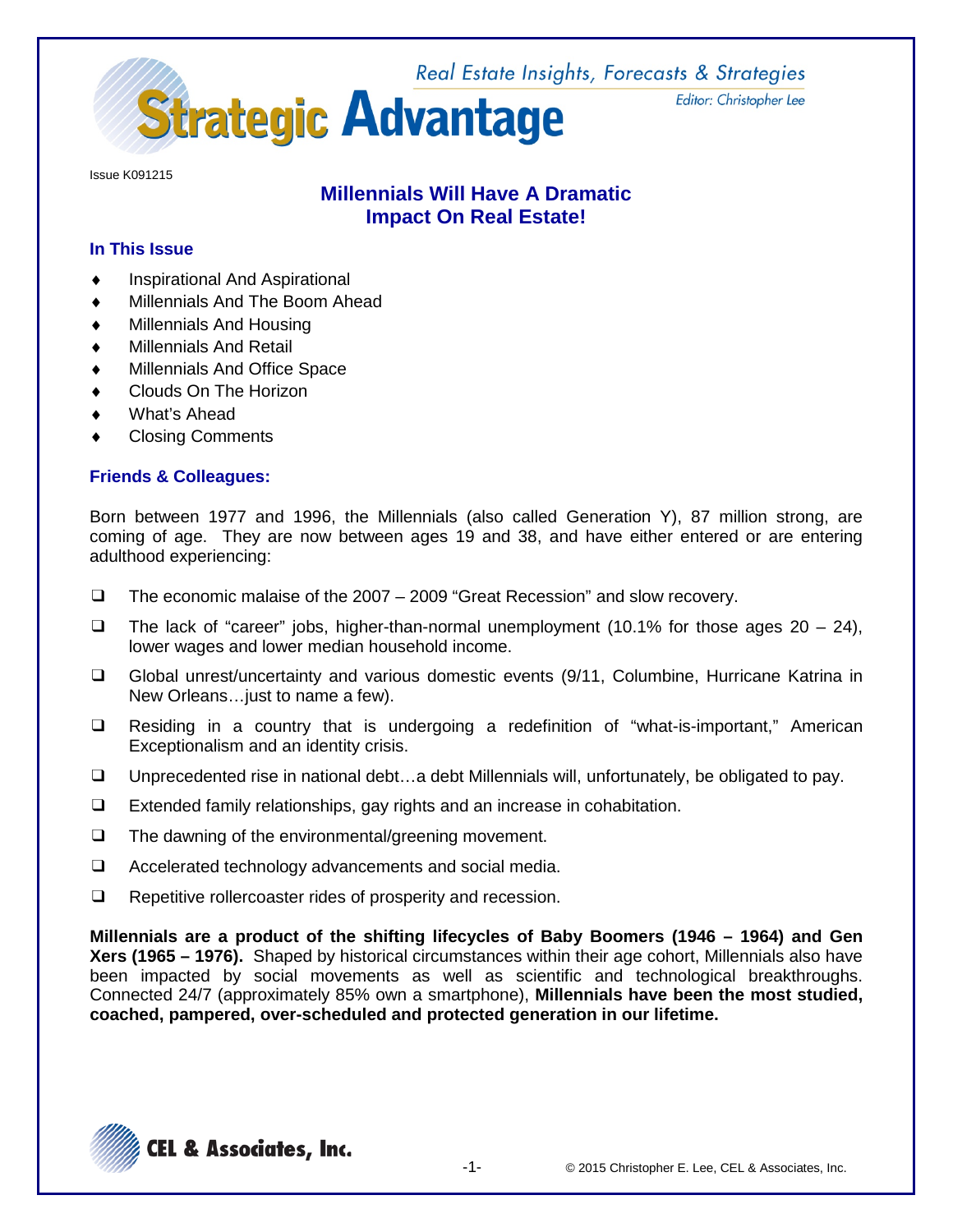

Multitasking experts, Millennials love personal branding and are never far from connectivity (80% sleep with their cell phone next to the bed). They are caring and want to help others, **thus are much less motivated to get to the top than, say, the Baby Boomers.** Instead, they cherish a balanced life. Desirous of frequent feedback, Millennials possess a transactional relationship with education and are very entrepreneurial. According to recent studies, Millennials currently have \$200 billion in direct purchasing power and \$500 billion in indirect spending. **However, the peak purchasing power of Millennials is decades away.** For now, Millennials like to interact with brands, seek great experiences for their brand loyalty and will leave a "trusted" brand the moment social media renders that brand "not cool."

**Told by their parents, friends and influencers that they "can do anything they want to do and be anything they want to be," Millennials are changing gender roles** (retailers and retail real estate owners be aware). **Within real estate companies, generational conflict is alive and well.** The corporate ladder for Millennials has become more of a career lattice. Today they are slowly coming to the realization that life, work and opportunities are not as they had envisioned. Yet despite setbacks, Millennials demand work/life balance.

## **Inspirational And Aspirational**

In 2014, Millennials were 36% of the U.S. workforce…**by 2020 Millennials will compose nearly 50% of the workforce.** Interestingly, according to a 2014 Hartford survey, 83% of Millennials thought they were a leader today (among a variety of areas), and 73% aspire to be a leader in the next five years (trending higher in business areas). However, the difficult economic times over the past seven years have forced many Millennials (72%) to make compromises when finding a job and caused delays in the age of first marriage (now over age 28 for men and age 26 for women). When one adds the burdens of student loans, auto and credit card debt, is there any doubt that **Millennials gravitate to the safety of social media ("people like me"), the Internet and identity seeking civic, political, social and/or environmental causes?**

However, despite all the burdens, challenges, peculiarities and proclivities, **Millennials are undaunted, confident, resilient, instinctive and patient.** Unlike the Baby Boomers who are a collective of individuals (the "me Generation"), Millennials are individuals who behave like a collective.

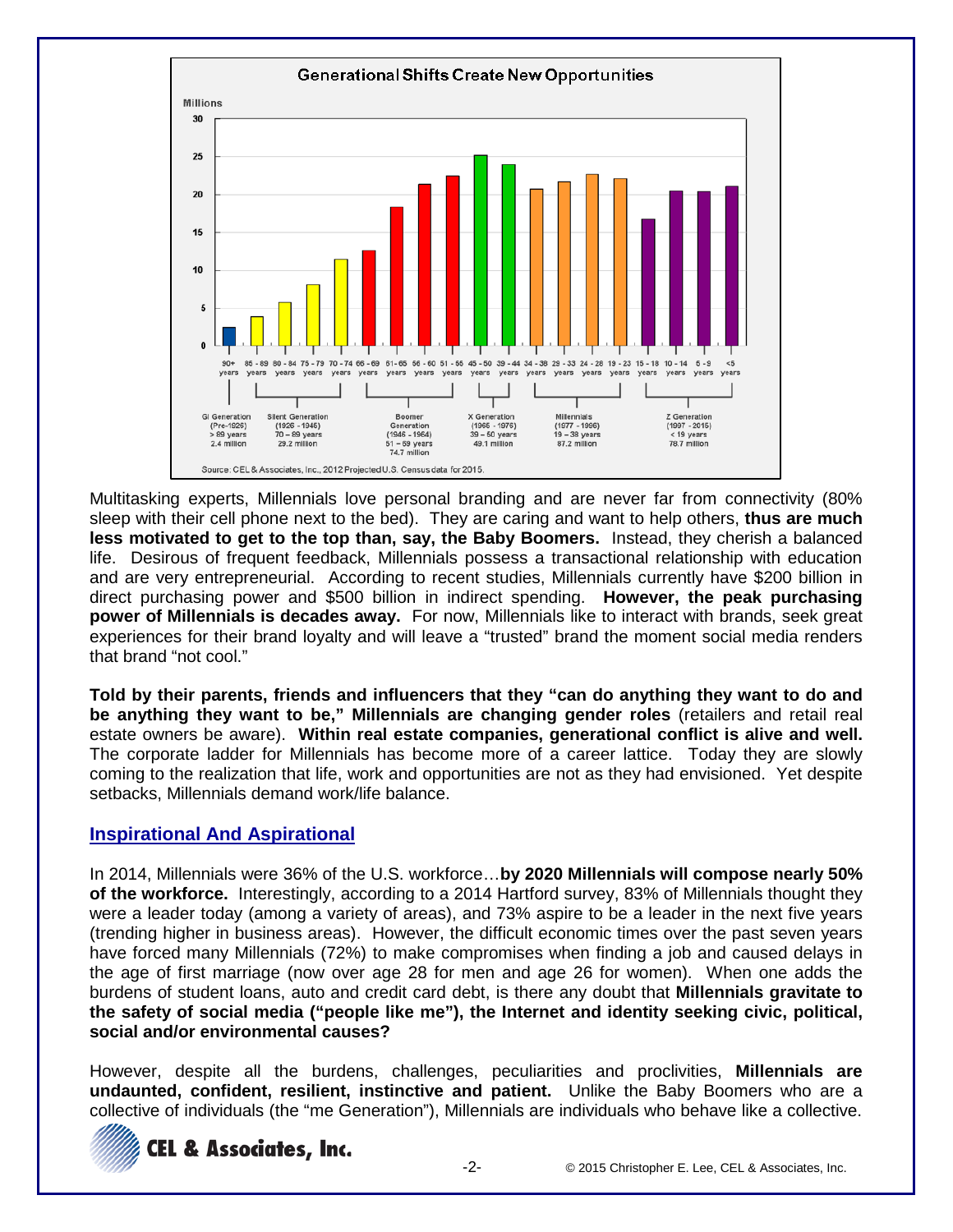They are socially aware, tolerant, self-confident and team players who share more values with their peers than any other generation.

Young and impressionable Millennials are attracted to ideologies that promise utopia, hope, change and social/financial equality. However, this brief stint of promised but unfulfilled utopia probably will ground Millennials (somewhere between 2016 and 2020) in the belief that practical, not hoped-for, solutions are available through focus, hard work and lifestyle balance. **Their civic and social rally cry will be "for the public good," and their enthusiasm to make a difference will be the engine of prosperity for years to come.** (Watch for improvements/expansion of infrastructure and transportation, which will receive a major infusion of capital.) Civic achievements rather than material successes will be the moniker of this generation. The Boomers will be the enablers of this crisis resolution mission. The X Generation will be an involved primary observer and beneficiary of the wave of Millennial rebalance in America.

**The impact of Millennials on society vis-à-vis institutions, corporations, government, lifestyles and real estate will be transforming and significant.** Millennials will not tolerate companies, service providers, public or private entities or factions that are selfabsorbed, self-directed, who benefit personally or are perceived as greedy or narcissistic ("that is so in the past"). Retailers who do not



- $\boxtimes$  Flexible work hours/time off for family leave (maternity leave, etc.).
- $\boxtimes$  Personal learning and career development input/programs.
- $\boxtimes$  State-of-the art technology "to better perform our job functions."
- Workplace diversity.
- $\boxtimes$  Demonstrable evidence of corporate responsibility (88% of Millennials want their employers' values to match their own).

Source: CEL & Associates, Inc.

utilize and support environmental or "green" business practices will be avoided. Food service providers (restaurants, fast-food outlets or grocers) who do not use local and natural products will become dinosaurs. Clothing manufacturers who purchase materials/products from forced-labor countries will be shunned. **Office buildings not certified as green will be avoided. Employers who do not embrace sustainable business practices will receive negative social media ratings. Apartment buildings that have not adopted a local charity or operate with little or no concern for the environment will become the poster children for what is wrong with America.**

Work/life balance for Millennials will be far different from the balance for Baby Boomers or Xers. Not only will the balance be different, but the attitude of "sticking it out" if they don't like the workplace environment will be almost nonexistent. **Real estate companies will need to seek more EQ (Emotional Quotient) than IQ (Intelligence Quotient) factors within this employee group. Company loyalty is out (54% of Millennials envision six or more employers during their working lives).** Their thinking has no boundaries, and without borders, Millennials will be both a blessing and a curse to their primary Boomer employers.

## **Millennials And The Boom Ahead**

Millennials want to be – and already feel – entrepreneurial. They seek ways to express their creativity and rely on digital technologies to guide and govern their lives. Remember, handheld cell phones were not invented until 1973 (Motorola). Whatever their Boomer-bestowed mission, Millennials are achievers and will complete the unfinished agenda of their Boomer parents in the 2030s. Here is one prediction you can take to the bank: In the decade 2030, the real estate industry will experience a boom time that has not been experienced since the 1950s (post WWII) and the early 1980s.

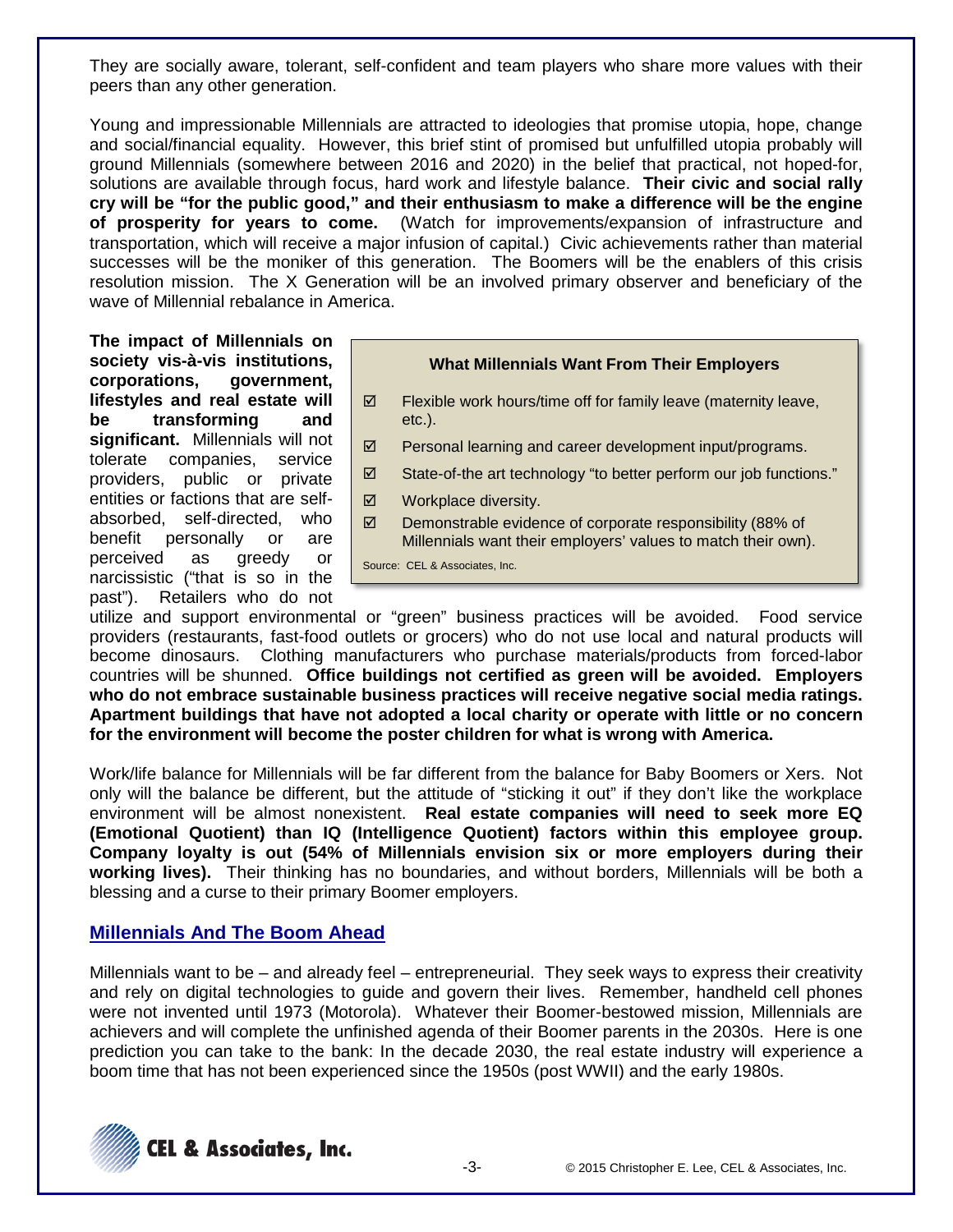- ❑ Construction and redevelopment will explode (urban and suburb).
- ❑ Communities, urban centers and infrastructure will be redeveloped (think FDR's New Deal on steroids).
- ❑ Institutions will grow, "brand-approved" companies will flourish.
- ❑ Research and innovation will surpass anything we have experienced to date, and a national community of aligned Americans will emerge.
- ❑ Emergence of the "thinker-doer-builder" mindset will replace the "thinker-delegator-beneficiary" mindset of today.
- ❑ Personal freedoms will be subordinated to a "good-for-all" belief.
- ❑ Grand or mega real estate projects will emerge (e.g., the "covered city," the first town of 100,000 in the ocean, establishing a research base on Mars, 3-D printers that enable homeowners to manufacture many of their basic kitchen needs).

**While Millennials will give political power to the Boomers for now, the tradeoff will be the granting of power to Millennials to "save the world."** However, this "receive a trophy for showing up" generation may become intoxicated with hubris. **Real estate companies that "build because we can" will be publicly ridiculed, while real estate companies that build for the betterment of the community will be praised and rewarded.** Mixed-use, walkable communities, public transportation and proximity real estate will perform well. Millennials will retain the mantle of "civic achievers" and as such, **real estate companies will need to embrace a social/civic goal with a financial/performance goal that is balanced and acknowledged.**

I am not convinced that very many real estate firms today "get it" when it comes to Millennials. In their book, *Millennials Rising: The Next Great Generation*, noted demographers William Strauss and Neil Howe refer to them as "a generational public property." This generation must "fix the world" before it is too late. I believe poverty, the crime rate and entitlements will decline under the Millennials. Breaking the perceived cycles of despair and poverty will be accomplished.

**A new "familism" will emerge as workplace trends change and adapt to "involved" parenting and "trained citizens."** Words like collaboration, shared, core values/principles, zero tolerance, standards, responsibility, respect and community will govern talent-management practices in real estate firms. Government and governmental agencies will be criticized for lack of planning and kicking the can down the road. There will be no *crisis du jour* to change America. **Millennials will seek a "big bang theory" to shock society out of its do-nothing malaise, and Boomers and Xers will follow along.**

### **Familism Defined**

Familism is defined as a social structure where the needs of the family are more important and take precedence over the needs of any of the family members. An example of familism is when a family's values are held in higher esteem than the values of the individual members of the family.

**From the security of their home-based or personalized tech center, Millennials will (for the next three to seven years) stay focused on a "cultural carnival" of text messages, tattoos, pointand-click connectivity, digital "wows" and moments in time.** But by 2020, Millennials will "get real" as they get older and create solutions for the world they are going to command and in which they live. The shock of this awakening in the real estate industry will be dramatic, profound and transformative.

The Millennials and real estate pose both an opportunity and a challenge. While the opportunities are abundant and capricious, the challenges are often self-inflicted by reluctant generations preceding the

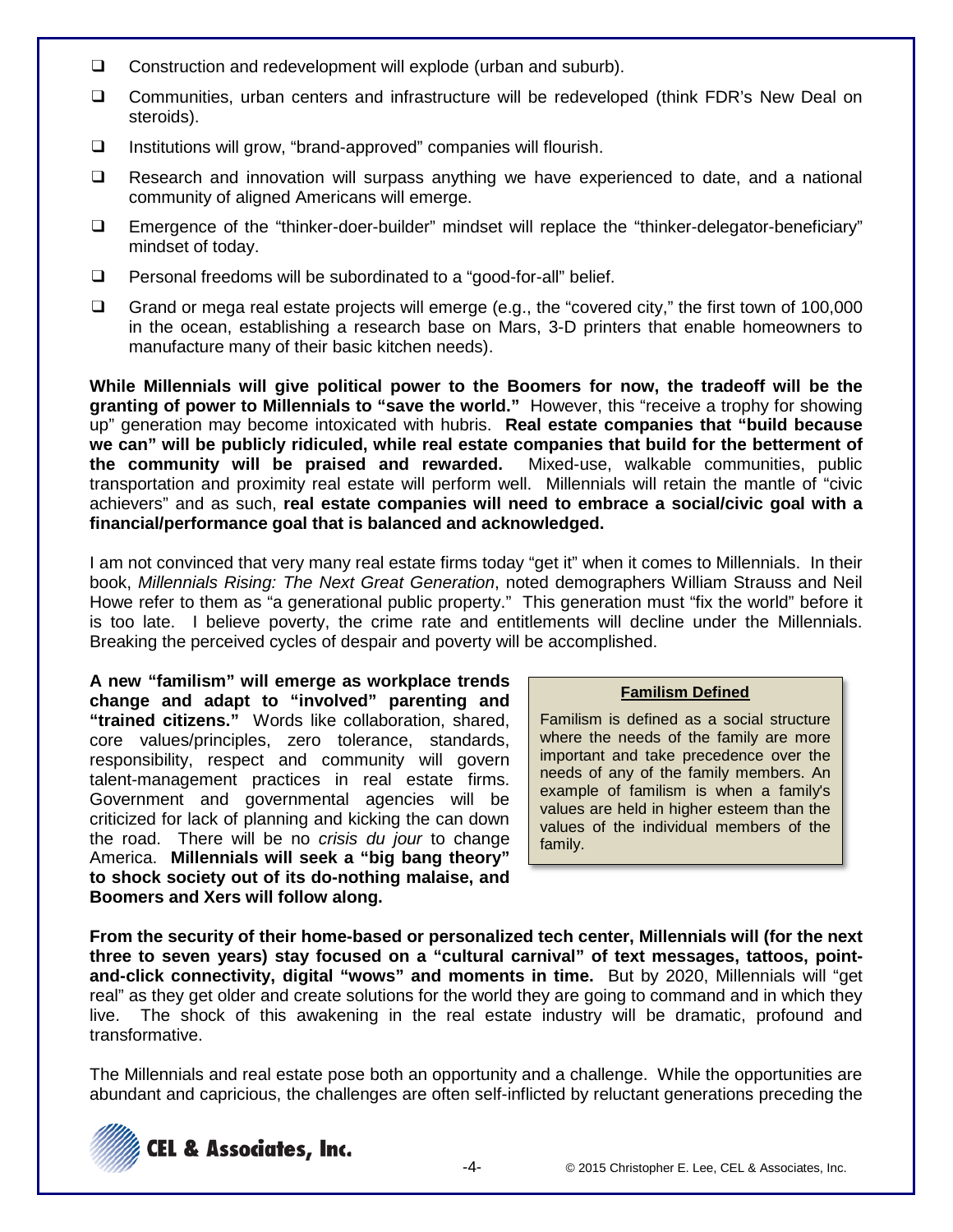Millennials. The tsunami of real estate opportunities already has begun to show its impact and enormity. From the mercurial rise of multifamily assets and the revitalizing retail sector to the new workplace environments, the causation impacts have arrived.

The following is a highlight summary of those Millennial impacts on three real estate asset classes. **The paramount question for real estate CEOs, Boards of Directors and companies is not** *when*  **but** *how* **to capitalize on the soon-to-be dominant generation in the U.S.**

## **Millennials And Housing**

**At least 50% of Millennials rent, and 25% - 30% live with their parents.** This is due, in large part, to student loans and credit card debt. Approximately \$400 billion of the \$1.2 trillion student loan debt is held by those under age 30. At the end of 2014, only 37% of all 43.3 million student loan borrowers were making payments on time and reducing the loan balance. Around 65% of bachelor's degree recipients have student loan debt. Average student loan debt is around \$45,000, yet 30% or so of borrowers have over \$50,000 in debt.

According to a recent survey, nearly 3 in 10 young people who defined themselves as just starting out, cited paying off student loans as their biggest financial challenge. Most Millennials cite an annual salary of \$50,000 as the necessary starting point to address their debt and living expenses. Today the average starting salary for college graduates is \$45,473. When other expenses (auto, food, insurance, clothing, etc.) are added to the mix, **it is not surprising that Millennials are delaying marriage, delaying the start of a family, delaying major expenditures, not buying homes and not saving.**

**These entry-level Millennials are and will continue to be renters for a significant period.** From apartments to condos to single-family residences, most Millennials will rent first. Having the freedom and mobility ("mortgage free"), plus being able to rent without roommates is Millennial Nirvana. Today 58% of those with roommates would prefer to live alone. **Millennials will sacrifice size for location and will pay more if the amenities and services enable them to recapture time lost while working or in transit.** Urban and suburban mixed-use, micro units and amenity-laden properties will appeal to this generation of social achievers. Not surprising, a recent survey found 41% of renters would pay more for "green" accommodations. In 1Q 2014, homeownership for Americans age 35 and under declined to 36.2%, the lowest on record since the Census Bureau began collecting data. Combined with high unemployment levels, lower wages, lack of jobs, a stagnant economy and a lack of savings, Millennials will be renters far longer than any other generation alive today.

The long-term outlook is very rosy for the residential rental market. Millennials and Generation Z will sustain the multifamily industry for years to come.

## **Millennials And Retail**

**Perhaps the one real estate sector experiencing the largest negative impact by the "cashless" Millennials is retail. Millennials prefer to interact with brands through digital channels…***they* **are in charge of the retail experience rather than the product.** Millennials prefer participating in word-of-mouth, "ratings" and experience shopping. Millennials like and feel comfortable shopping online, love to browse and prefer to do it from their cell phone, iPad or computer when they want to. While 80% of Boomers make "practical" retail purchase decisions, 52% of Millennials make impulse purchases. Authenticity, natural, branded and responsible (environmentally or socially) are shopping buzz words for the Millennials. Approximately 70% of them watch videos when shopping online. On March 18, 2014, Robin Lewis posted his online newsletter, *The Robin Report*, "The Great Retail Demassification," and discusses in detail how online presence of retailers (along with other factors) is undermining and dramatically impacting mall and store traffic.

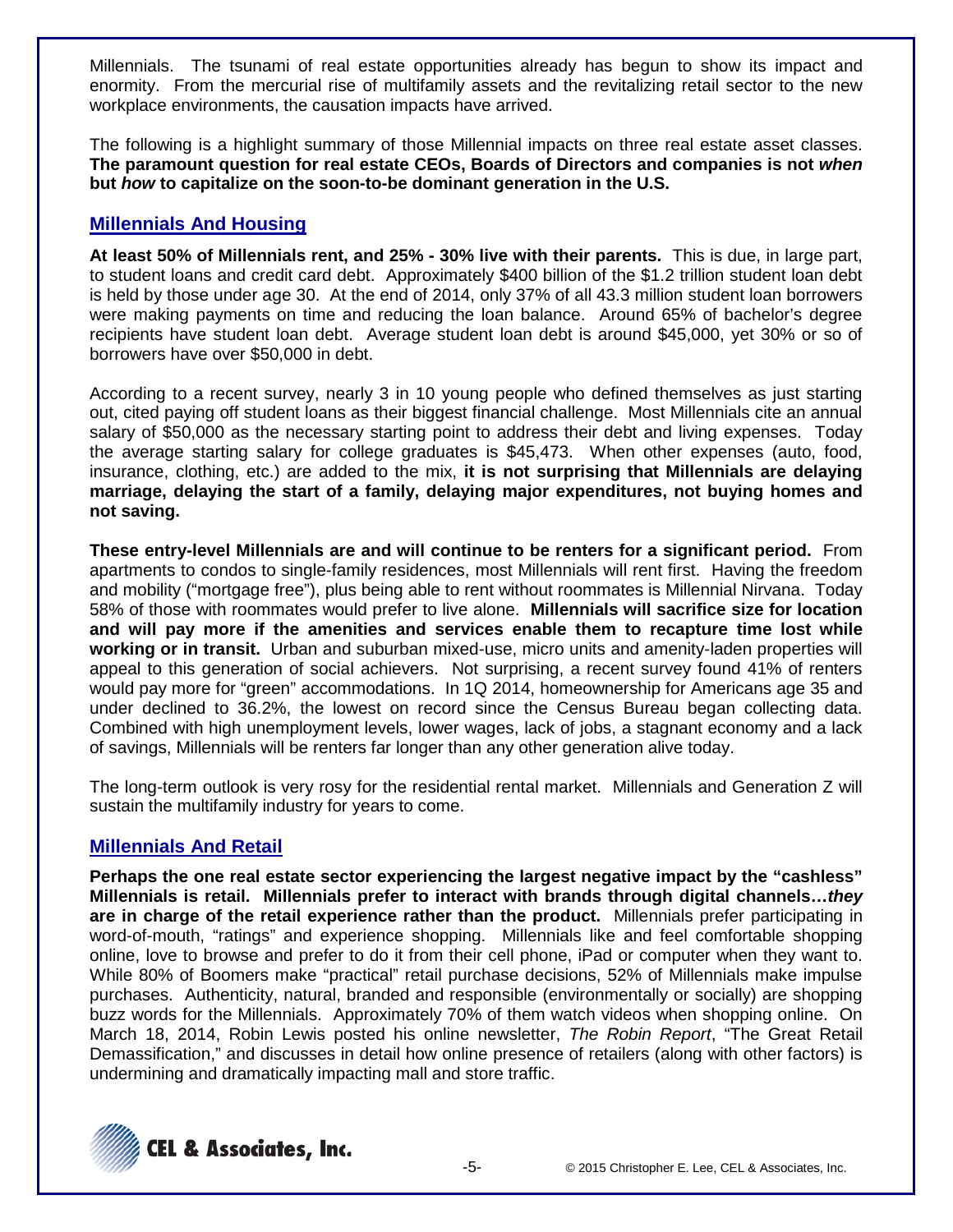| View Of                      | <b>Baby Boomers</b>        | <b>Xers</b>                                                    | <b>Millennials</b>            |
|------------------------------|----------------------------|----------------------------------------------------------------|-------------------------------|
| <b>Retailers</b>             | Trust the brand.           | Trust the connectivity.                                        | Trust the experience.         |
| Groceries                    | Food as a necessity.       | Food as a connector.                                           | Food as a nutrient.           |
| <b>Frequency Of Shopping</b> | Structured and consistent. | Based on time availability.                                    | As needed24/7.                |
| <b>Retail Motivation</b>     | Advertisements.            | Ratings.                                                       | Word-of-mouth/Twitter.        |
| Shopping                     | One stop.                  | Digital retailing.                                             | Unlimited stops.              |
| <b>Physical Plant</b>        | Mega centers.              | Smaller stores.                                                | Omni-channel.                 |
| <b>Restaurants</b>           | Place to eat.              | Place to socialize.                                            | Place to connect.             |
| <b>Stores</b>                | Place to see products.     | Place to interact with products.                               | Place to experience products. |
| <b>Display Space</b>         | Floor space.               | Display space.                                                 | Mental space.                 |
|                              |                            | "Technology has changed the definition of retail real estate." |                               |

Around 72% of Millennials research and shop their options online before going to a store, and they spend approximately \$2,000 annually on e-commerce. When the Millennials' shopping patterns are added to all U.S. consumers, the retailers and owners of retail real estate assets should take note. **By 2018, 11% of total retail sales will be online. U.S. e-retail sales are expected to grow from \$263 billion in 2013 to \$414 billion by 2018. By 2020, the average online expenditure will reach \$2,500 (a 7% increase over 2015).**

**Owners of retail real estate must revitalize, rethink, redevelop, reposition and reprogram their centers dramatically or suffer the consequences.** From pop-up retail to special events, online-tobrick-bridges, interactive media and activities must attract/appeal to Millennials to prosper. Yes, grocery stores and pharmacies will do well, discounters will be successful, restaurants/food service will flourish and themed centers will attract shoppers. However, thousands of retail centers with the wrong tenant mix, lacking a seamless/integrated experience, offering few or no daily/weekly events, devoid of digital options and with no ability to offset "show-rooming" will not survive. **Over the next decade, Millennials will redefine shopping.** Between 2015 – 2025 retail will change more than it has in the past 50 years. Cross-channel experiences with personalization and a feeling of social and environmental responsibility will be the foundations for future financial success.

### **Millennials And Retail Shopping**

- Walmart is rated the #1 place to shop for Millennials under the age of 24.
- By 2020 Millennials are expected to spend \$1.4 trillion annually.
- More than half (55%) seek out the "cheapest return option".
- Millennials will continue to frequent "brick-and-mortar" stores to "touch it, feel it, and pick it up."
- 68% of Millennials demand an integrated, seamless retail shopping experience regardless of the channel.

Source: Accenture.

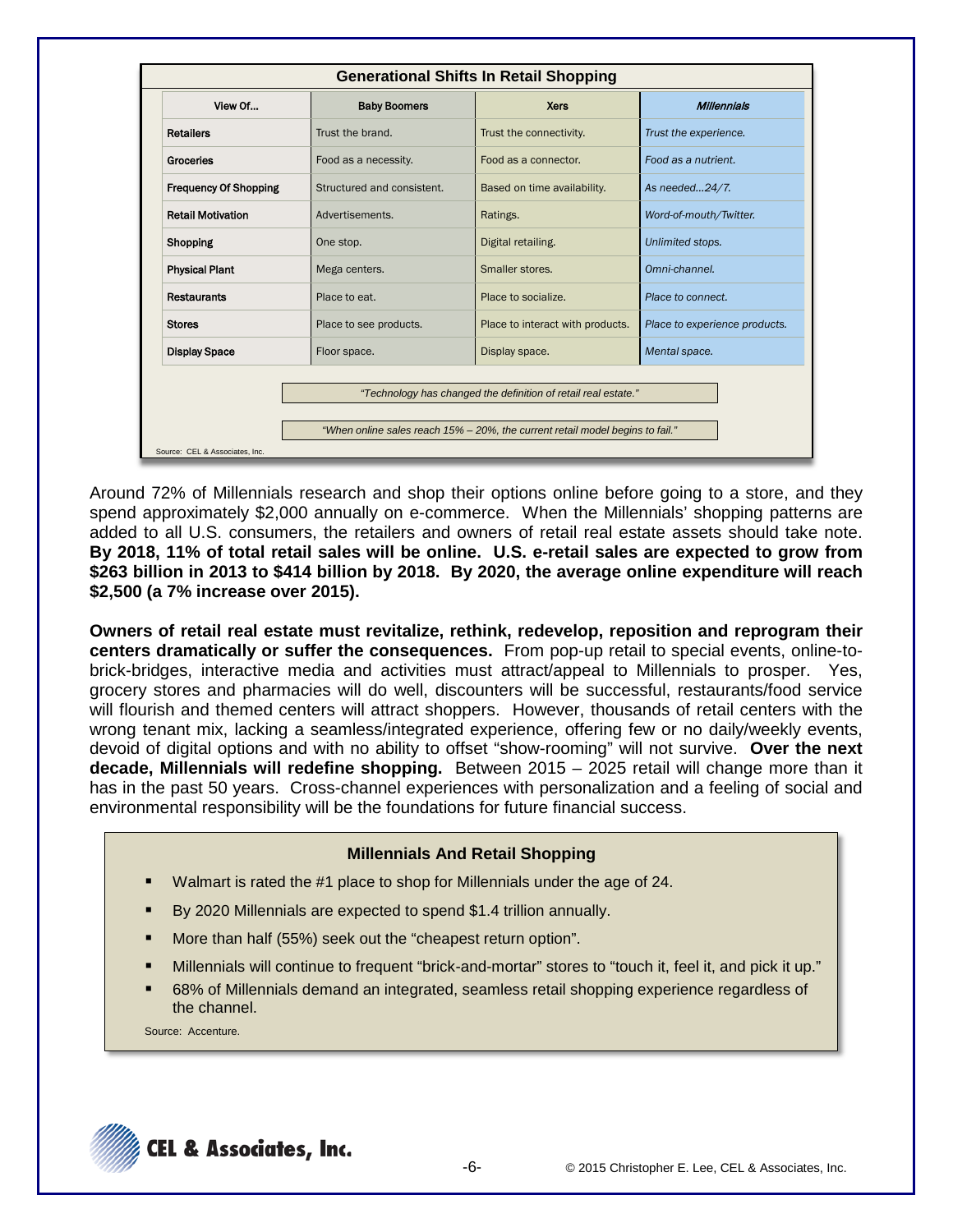## **Millennials And Office Space**

| <b>The Great Generational Transfer</b>                 |                                           |                                                                      |                                                              |                                         |  |  |
|--------------------------------------------------------|-------------------------------------------|----------------------------------------------------------------------|--------------------------------------------------------------|-----------------------------------------|--|--|
| Generation                                             | <b>View Of Work</b>                       | <b>View Of Work</b><br><b>Environment</b>                            | View Of<br><b>Office Space</b>                               | <b>Square Feet Per</b><br><b>Worker</b> |  |  |
| <b>Baby Boomers</b><br>74.7 million<br>$(1946 - 1964)$ | "About to retirenot<br>about to change."  | "I want the<br>trappings of<br>success."                             | Dedicated office<br>with title-based<br>amenities.           | 350 Square Feet                         |  |  |
|                                                        |                                           |                                                                      |                                                              |                                         |  |  |
| Gen Xers<br>49.1 million<br>$(1965 - 1976)$            | "Flexible hours for<br>more personal TO." | "I want more<br>money, portable<br>skills and to work<br>on my own." | Cube space with<br>external amenities.                       | 250 Square Feet                         |  |  |
|                                                        |                                           |                                                                      |                                                              |                                         |  |  |
| <b>Millennials</b><br>87.2 million<br>$(1977 - 1996)$  | "Meaningful<br>hoursno<br>schedule."      | "I want teamwork,<br>personal growth<br>and opportunities."          | Collaborative space<br>with internal<br>amenities.           | <150 Square Feet                        |  |  |
|                                                        |                                           |                                                                      |                                                              |                                         |  |  |
| Generation Z<br>78.7 million<br>$(1997 -$              | "Productive hours<br>on my terms."        | "I want it my way,<br>when I need it."                               | Digital / virtual<br>space with 24/7<br>mobile connectivity. | <100 Square Feet                        |  |  |
| Source: CEL & Associates, Inc.                         |                                           |                                                                      |                                                              |                                         |  |  |

The challenge for owners and operators of office buildings is tied directly to their tenants. Millennials want creative, open space where they can collaborate and socialize. Today, Millennials are not invested in traditional office space, i.e., dedicated rooms and/or cubes. They want space to build relationships and careers. Over the next decade, the impact of Millennials on interior office space design and TIs will be significant. Expect to see more "natural" environments: green walls, more live plants and flowers, translucent roofs, white noise and sounds from nature. The automated office, moveable walls, desks and chairs that adjust automatically to the individual, collision scheduling, open privacy offices (yes, that's the correct term), isolation cones and collaborative spaces will be commonplace. The only barrier to these changes, either now or in the near future, is the presence of Boomers, who want the familiar trappings of success and are resistant to change during their final years of employment.

Places like WeWork (3.0 msf), Nextspace, Liquid Space, Hera Hub, co-Merge, Urban Hive and others are forms of communal capitalism that are growing rapidly. **The office of the future (staffed by Millennials) will be used as a tool for growth and performance, not a place to rest, store paper files or meet with others.** On any given day, office space utilization peaks at around 42%. The average individual workspace is occupied only 55% of the time during a normal work week. Millennials will cause HR and IT Directors to become facilitators rather than providers of performance and productivity. Within the decade, office buildings will lose their moniker as the primary location to conduct business. Digital hubs and co-working space will be commonplace. And because of the rapidly changing nature of office space design, buildings that can adapt and accommodate the "new workplace" will flourish. Remember, within 15 years Millennials will be making the leasing decisions.

The good news for owners of office buildings in core markets…it is too costly to replace, and the combination of a lack of new office construction and more workers in less space will mean higher rents in the near future. However, **Millennials will transform this sector from the past to the future within a decade.**

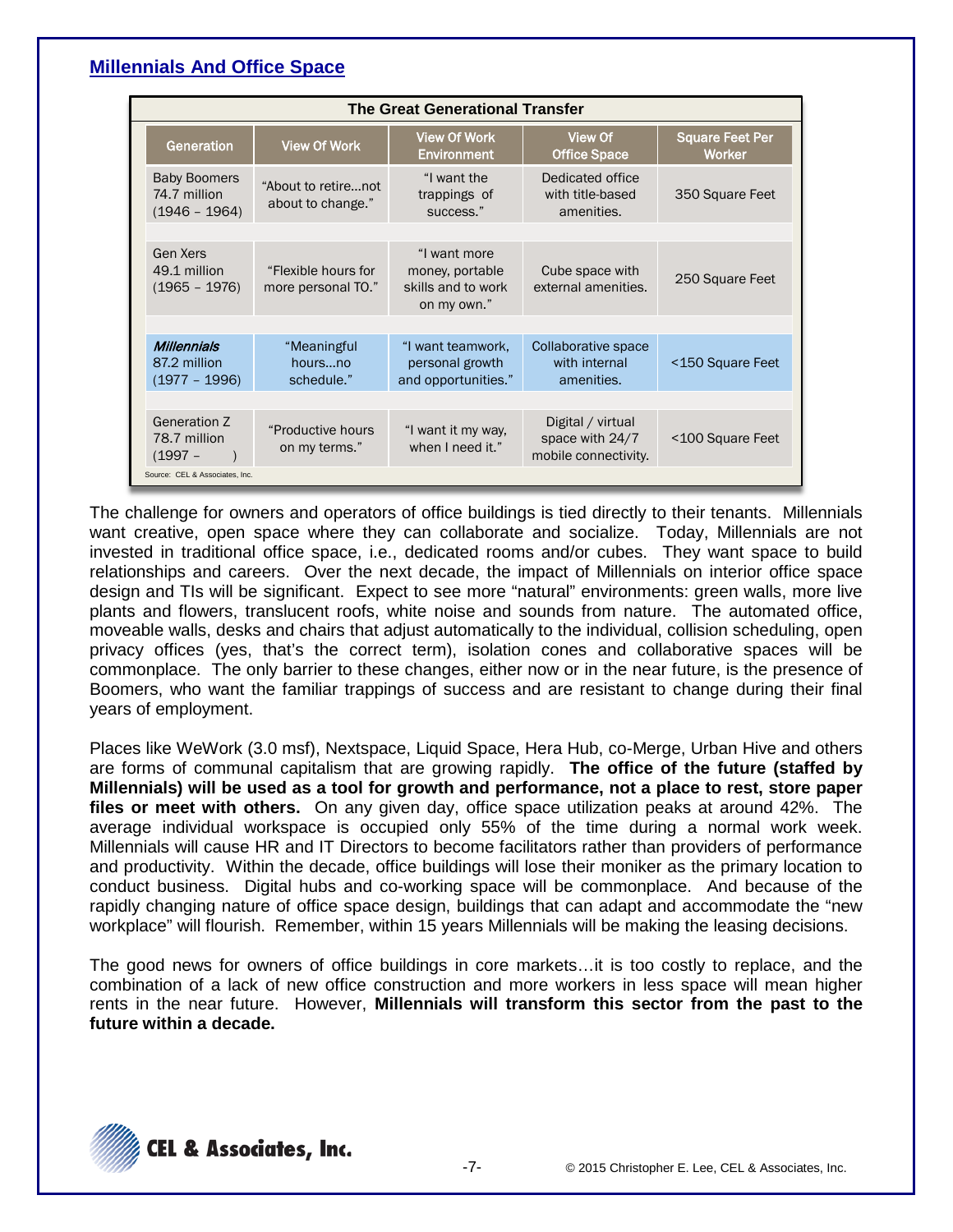# **Generations In The Workplace**

| <b>Generational Career Goals</b> |                     | <b>Differing Views Regarding Teamwork</b> |  |                     |                                          |
|----------------------------------|---------------------|-------------------------------------------|--|---------------------|------------------------------------------|
|                                  | <b>Baby Boomers</b> | Build a stellar career.                   |  | <b>Baby Boomers</b> | What's in it for me?                     |
|                                  | Gen X               | Build a portable career.                  |  | Gen X               | Great way to meet potential<br>partners. |
|                                  | <b>Millennials</b>  | Build parallel careers.                   |  | <b>Millennials</b>  | That's all they know.                    |
|                                  | Gen Z               | Build career options.                     |  | Gen Z               | Survival insurance.                      |

| <b>Differing Views Of Work</b> |                     |                                | <b>Differing Views Of Work Schedule</b> |                     |                                                                 |
|--------------------------------|---------------------|--------------------------------|-----------------------------------------|---------------------|-----------------------------------------------------------------|
|                                | <b>Baby Boomers</b> | Job advancement & fulfillment. |                                         | <b>Baby Boomers</b> | Career hourswhatever it takes.                                  |
|                                | <b>Generation X</b> | Financial security.            |                                         | Gen X               | Flexible hoursbut let's get it done<br>the quickest way.        |
|                                | <b>Millennials</b>  | Career security.               |                                         | <b>Millennials</b>  | Meaningful hourswork to<br>deadlines and goalsnot<br>schedules. |
|                                | Gen Z               | Personal security.             |                                         | Gen Z               | Valued hoursfor company and<br>community.                       |

| <b>Differing Career Paths</b> |                     |                                                     | <b>Differing Views Of Rewards</b> |                     |                                                               |
|-------------------------------|---------------------|-----------------------------------------------------|-----------------------------------|---------------------|---------------------------------------------------------------|
|                               | <b>Baby Boomers</b> | Spend time getting skills.                          |                                   | <b>Baby Boomers</b> | Money, title and the corner<br>officecareer advancement.      |
|                               | Gen X               | Desires instant promotions and<br>responsibilities. |                                   | Gen X               | Work gives me the money for<br>freedomtime off.               |
|                               | <b>Millennials</b>  | Seeks rewarding experience to<br>grow.              |                                   | <b>Millennials</b>  | Work has meaningbut need public<br>praise.                    |
|                               | Gen Z               | Full-time personal brand managers.                  |                                   | Gen Z               | Money less important than<br>personal/professional stability. |

| <b>Differing Views Of Senior Management</b> |                          |  | <b>Differing Views Regarding Compensation</b> |                                  |  |
|---------------------------------------------|--------------------------|--|-----------------------------------------------|----------------------------------|--|
| <b>Baby Boomers</b>                         | Relationship-based.      |  | <b>Baby Boomers</b>                           | I want to get recognized.        |  |
| Gen X                                       | Mistrust.                |  | Gen X                                         | I want what others get.          |  |
| <b>Millennials</b>                          | Prove it.                |  | <b>Millennials</b>                            | I want rewards for contribution. |  |
| Gen Z                                       | Need it for reassurance. |  | Gen Z                                         | I don't want surprises.          |  |

| <b>Differing Views Of Work/Life Balance</b> |                     |                                              | <b>Differing Views Regarding Real Estate Industry</b> |                     |                                                       |
|---------------------------------------------|---------------------|----------------------------------------------|-------------------------------------------------------|---------------------|-------------------------------------------------------|
|                                             | <b>Baby Boomers</b> | Time off for familybut work<br>comes first.  | ↘                                                     | <b>Baby Boomers</b> | Opportunity for self-expression and<br>to make money. |
|                                             | Gen X               | Time off for me.                             |                                                       | Gen X               | Placeholder until a better<br>opportunity surfaces.   |
|                                             | <b>Millennials</b>  | Time off for friends and personal<br>growth. |                                                       | <b>Millennials</b>  | Opportunity to make a difference.                     |
|                                             | Gen Z               | Time off for civic good.                     |                                                       | Gen Z               | Opportunity to make a lasting<br>difference.          |

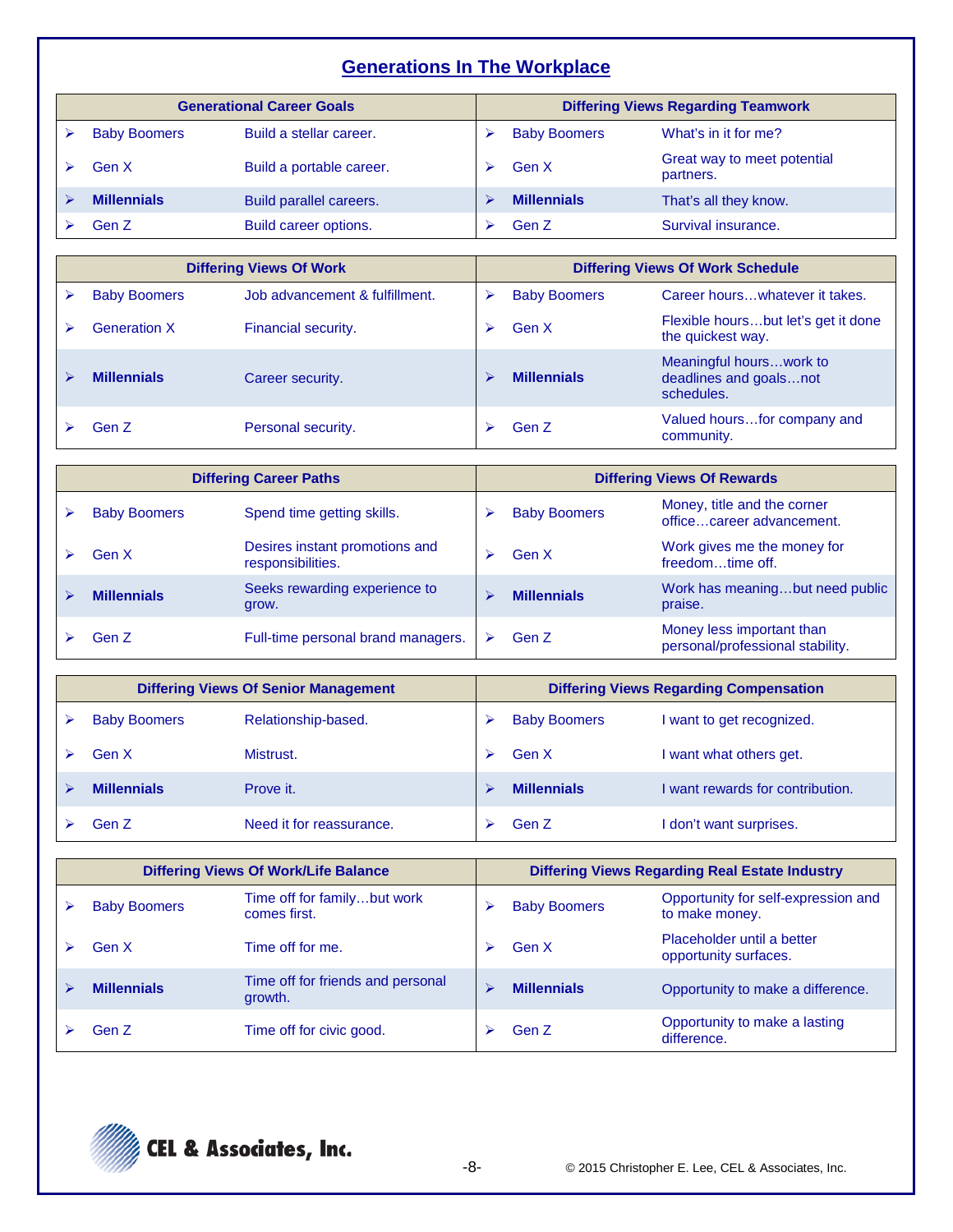## **Clouds On The Horizon**

**Millennials in the U.S. are on track to be the most educated, trained, mentored and coached generation ever.** However, according to the Educational Testing Service (ETS), they do not score as well as their international peers at problem solving in their technology-rich environment. They want opportunities to grow, fulfilling work, stability, flexible work schedules and a friendly work place in which to collaborate. They like working in teams (74% prefer collaborative groups). Most startling to real estate leaders…92% of Millennials want to work remotely, and 87% want to work on their own clock. They embrace freelancing, reject traditional careers and enjoy connectivity. They understand the power of affiliations. While they value academic degrees, they will hire and prefer to work with people who have achieved actual results. Millennials will redefine "face time" and will demand/expect immediate rather than annual performance reviews. **Work will be a game, and Millennials will level corporate hierarchies.**

**As Millennials enter adulthood, they are more attached to social media than to religion or politics. The original "Digital Natives," Millennials will embrace technology and cause many real estate companies to "get current…or I'm gone."** Upbeat about the future, 49% of Millennials believe America's best years are ahead.

## **What's Ahead?**

**The ascent of Millennials will parallel the descent of the Baby Boomers.** Technology will be the big equalizer, yet Millennials will benefit and suffer due to the hyper-connect, digitally dependent lives. They are easily distracted, so **Millennials will need to allocate and balance their attention and emotions effectively. The real estate industry will not shape, but it will react to the needs and expectations of Millennials.** If your organization is not ready for the tea leaves and is not preparing for significant changes, you need to begin…NOW! Business models, growth plans and key strategies should not be shaped by what has *been*…they must be shaped by what will *become*. **Millennials will be the next controlling political class,** bank CEOs and decision-makers for development, leases and renewal in cities throughout America. Millennials increasingly will take leadership and expect to ascend to leadership positions in real estate firms across the U.S. This generation has come of age with technology glued to their hands. They will have the lowest marriage rate and be the most socially aware and racially diverse. They will be burdened by personal and government debt. Unlike Boomers who could not wait for parental independence, Millennials will stay linked to their parents (the steady rock in a world filled with incredible challenges, uncertainty and rapid change). While Boomers prepare for retirement, Millennials are preparing for adulthood. **Millennials are not handson and will increasingly rely on others to solve their day-to-day challenges (think Craig's List or Angie's List).**

**Beginning in 2023 (after the soon-to-be "next" real estate cycle downturn), I expect that Millennials will lead the U.S. through a period of growth, transformation, innovation and problem solving. Real estate firms cannot think like a Boomer and expect to win.** In 2010, I wrote about a talent shortage in real estate that would begin in 2015 and become a full-blown crisis by 2020. That prediction has come true, and the Millennials, who will fill the gap are not "job ready." In October 2014, 28% of Millennials were in Management positions; by 2024, 66% of Millennials expect to be in management. Whether we are in the digital or the gig economy, Millennials will operate in tribal packs, become "attention sponges" and rely on handheld devices or digital apparel as the reservoir of feedback, opinion formulation, news, prioritization and connectivity. Work for Millennials is *a part of,* not *apart from,* a balanced life. Fearless, impatient, easily distracted, many Millennials will become successful Digital Nomads amid a sea of humanity and incredible global and national challenges.

And just when you think you truly understand Millennials, **look out for Generation Z. Now barely 18 years old, Gen Z are "screen addicts with the attention span of a gnat," according to researcher Jeremy Finch.** By 2020, Generation Z will account for 40% of all consumers.



**CEL & Associates, Inc.**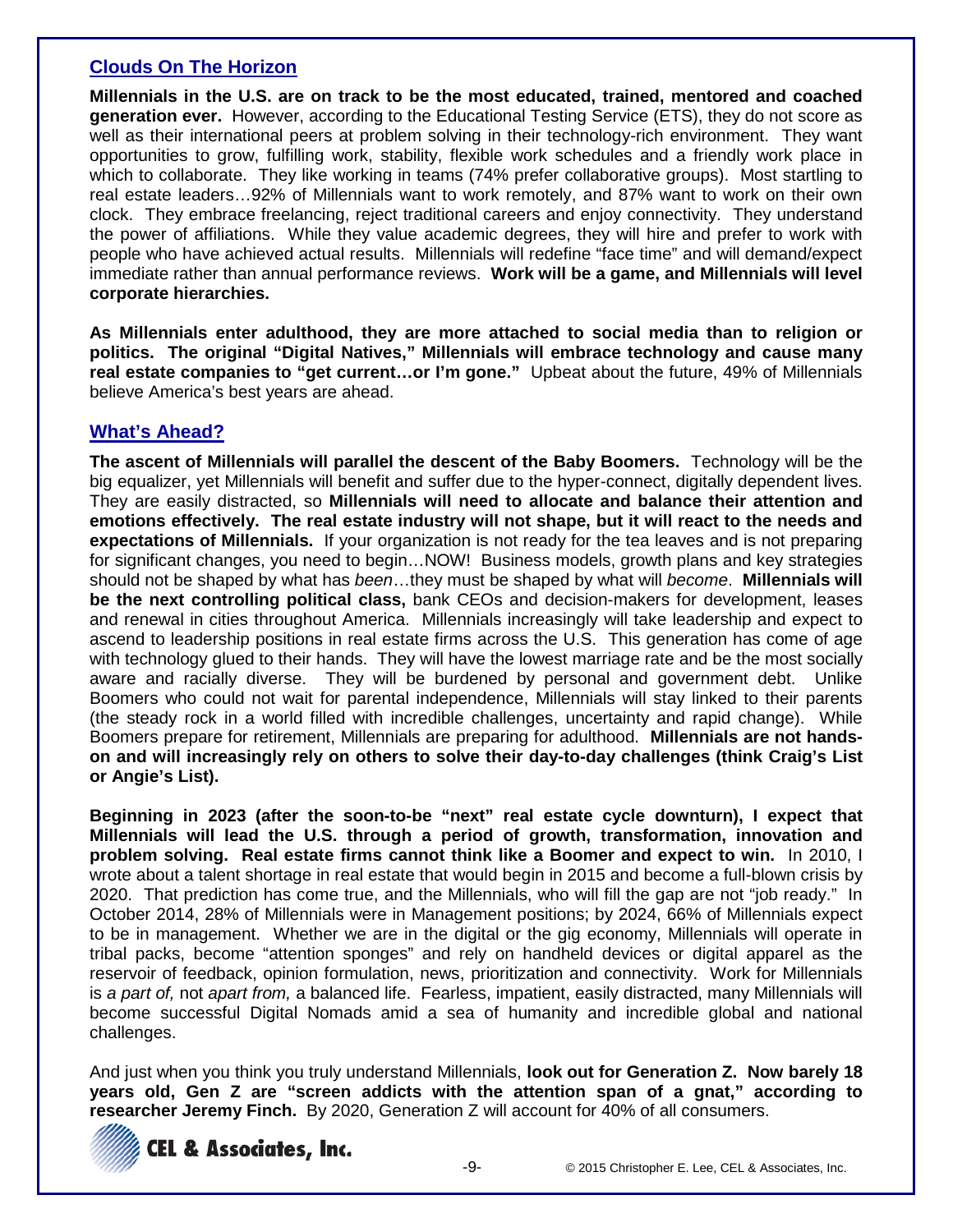## **Closing Comments**

Sometimes we become too involved in the way things were or incorrectly believe that change is for everyone else. We then become burdened by strategic and business plans and business models that are missing today's new realities, and that will lead us in circles instead of moving forward. Understanding the megashifts now occurring and how you and your firm can prosper through, and because of these sea changes, requires visionary and transformative leaders. **Thinking outside the box cannot be accomplished when that thinking occurs in the box.** It is time to shed the entrepreneurial blinders. New real estate opportunities are created literally every hour. Either you adapt to win or you cocoon to wither away.

I welcome your comments, feedback, insights and perspectives.

Regards,

Christopher Lee

### **SPECIAL ANNOUNCEMENT**

Over the past 20 years, we have received hundreds of emails and inquiries asking us to create a weekly "one-pager" on matters of strategic importance. We are pleased to announce that **beginning in 2016 we will send out a weekly single-page newsletter called** *Competitive Edge*. This will feature one topic, provide recommended strategies, include a prediction and highlight key questions to ask at your next Executive or Management Committee. The results of our pilot test with the concept and format have been very positive and we are excited for this 2016 kickoff. *Strategic Advantage***, our regular newsletter, will now become a quarterly publication.** 

*Note: This report has been prepared by CEL & Associates, Inc., who retains all rights to its content. This report*  distributed, and/or used in presentations or offering/fund raising *prospectus/memorandums, and/or used in communications, speeches and/or presentations in its entirety or in parts without the prior written consent of CEL & Associates, Inc. You may reproduce/distribute and/or share this article with friends, colleagues and associates. Opinions and forecasts contained in this, prior and future articles may change without notice. The author encourages readers to offer comments, feedback and recommendations for further enhancement to [newsletter@celassociates.com](mailto:newsletter@celassociates.com)*

### **NEED CAPITAL OR A STRATEGIC FINANCIAL PARTNER?**

Due to an increasing number of requests from Owners and Boards of Directors to assist:

- Finding secure/stable long-term financial partners.
- Owners wishing to sell all or a portion of their company.
- **Finding a long-term source of capital to facilitate growth.**

### *CEL & Associates, Inc. has formed:* **CEL Capital Advisors**

For small to mid-size real estate companies, including: developers, service providers, owners/operators and investors who want to secure their future, monetize enterprise value, develop succession planning, and/or accelerate growth strategies, contact **CEL Capital Advisors**. A conversation regarding your current business strategy and need for capital may provide the optimal solution. **CEL Capital Advisors** can be reached by calling 310.571.3113. (Jeff Hawkins, Managing Director)

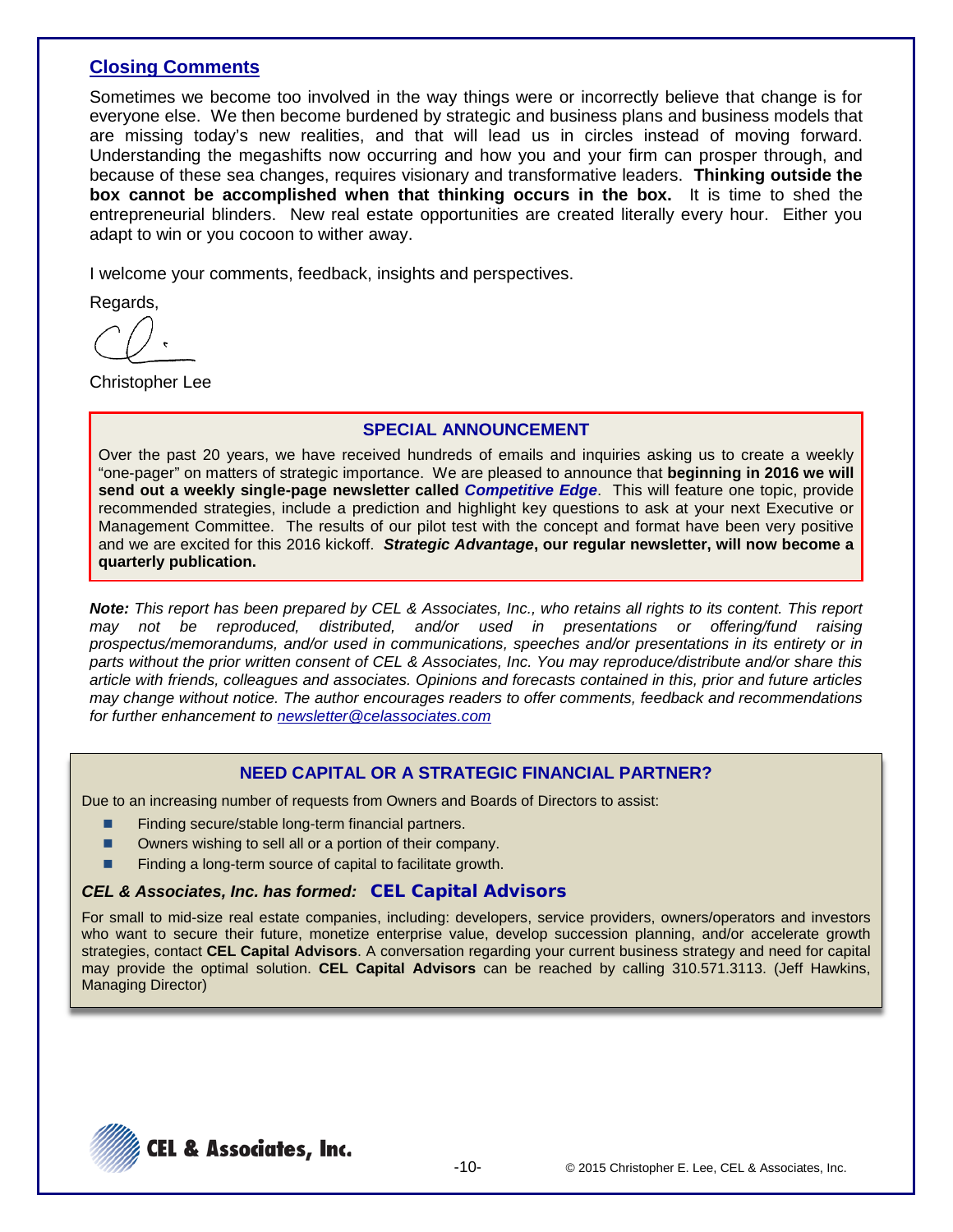### **COMPENSATION SURVEY RESULTS ARE NOW AVAILABLE**

The full **2015 National Real Estate Compensation & Benefits Survey Results** are now available for purchase. Covering nearly 200 positions and incorporating data from 400 firms, this 450+ page report is a very valuable tool for everyone who is involved with setting compensation and benefits for the coming year. This year's report was done in partnership with NAIOP, the Commercial Real Estate Development Association and NAA, the National Apartment Association.

To purchase a copy of the current and **most comprehensive compensation survey in the real estate industry**, go to **[www.naiop.org/nationalcomp2015](http://www.naiop.org/nationalcomp2015)**

### **SPREAD THE WORD**

If you enjoy reading *Strategic Advantage* and over the past 20 years have benefited or received value from our insights and recommendations, perhaps your friends, business associates, other members of your team or industry peers will also enjoy it.

You can provide them with an individual subscription by several options:

- Click here: "**[Sign Up](http://newsletter.celassociates.com/)**" and fill in their contact info
- Forward this link to them **http://newsletter.celassociates.com**
- If for multiple people, send us an email with a list of their individual contact info and email address

Today there are over 12,000 readers of Strategic Advantage…spread the word.

*Give Us Your Opinion:* We want to hear from you and to have future issues reflect your needs and questions. Please email your comments, ideas, suggestions and insights to newsletter@celassociates.com.

*For More Information:* For more information regarding our services (Strategic Planning, Compensation, Opinion Surveys, Benchmarking, Performance Improvement, Succession Planning and Governance/Management), please email us at newsletter@celassociates.com or call 310.571.3113.

*To Subscribe:* To subscribe to CEL & Associates, Inc. and Christopher Lee's *Strategic Advantage* newsletter with ongoing insights, opinions and forecasts regarding issues, trends and opportunities within the real estate industry, please email us at newsletter@celassociates.com with *"Subscribe"* in the Subject line and provide your full contact information.

*To Change Your Contact Information***:** Please email us at newsletter@celassociates.com with *"Change Contact Information"* in the Subject line and include your new contact information.

**Disclaimer:** The opinions, forecasts, information and insights presented in this article are of a general nature and do not constitute the provision of investment, management or economic advice to any person, organization or governing board, and this article does not contain any recommendation(s) to buy, sell and/or invest in any security, real estate asset, fund or adopt as an element of any investment strategy. Opinions and forecasts expressed herein are subject to change without notice. Relevant information was obtained from sources deemed reliable. Such information is not guaranteed as to its accuracy.

*Prior Newsletters: If you would like to download prior newsletters, please go to the following links.*

#### *The 6 Ps For Success*

http://www.celassociates.com/onlinenewsletter/The6PsForSuccess-SA-K042615.pdf

*It's All About Jobs*

http://www.celassociates.com/onlinenewsletter/ItIsAllAboutJobs-SA-K111214.pdf

*The Future Of Retail Real Estate…A Tsunami Of Change Is Underway*

<http://www.celassociates.com/onlinenewsletter/FutureOfRetail-SA-K051914.pdf>

*Succession Planning Must Begin…Now!*

http://www.celassociates.com/onlinenewsletter/SuccessionPlanning-SA-K041114.pdf